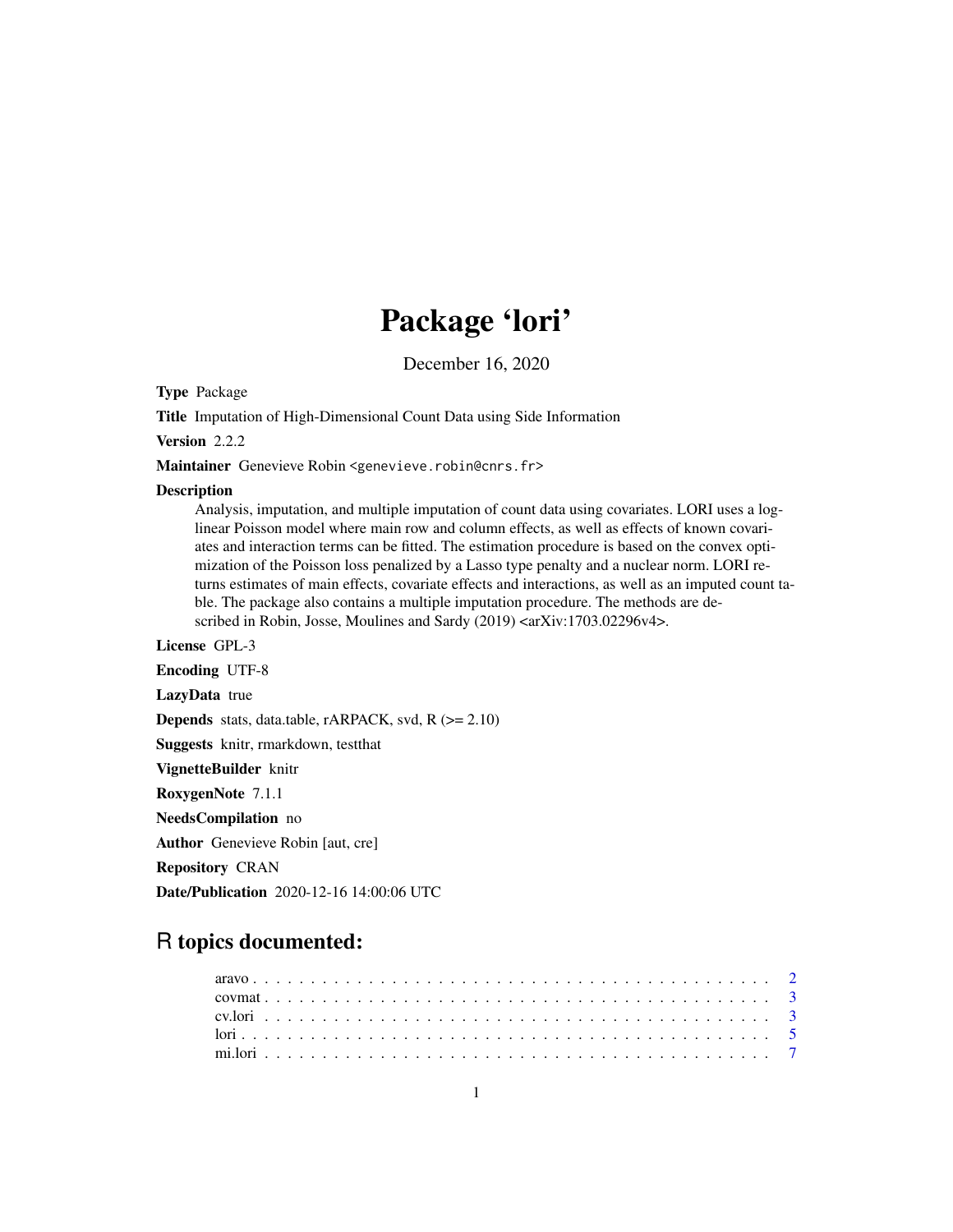<span id="page-1-0"></span>

| Index |  |  |  |  |  |  |  |  |  |  |  |  |  |  |  |  |  |  |  |  |  |
|-------|--|--|--|--|--|--|--|--|--|--|--|--|--|--|--|--|--|--|--|--|--|

aravo *Alpine plant communities in Aravo, France: Abundance data and covariates*

#### Description

Originally published in Choler, P. 2005. Consistent shifts in Alpine plant traits along a mesotopographical gradient. Arctic, Antarctic, and Alpine Research 37: 444–453.

#### Usage

data(aravo)

# Format

A list with 4 attributes:

spe abundance table of 82 species in 75 environments

env a matrix of 6 covariates for the 75 environments

traits a matrix of 8 covariates for the 82 species

spe.names a vector of 82 species names

#### Details

Analysed in Dray, S., Choler, P., Dolédec, S., Peres-Neto, P.R., Thuiler, W., Pavoine, S. & ter Braak, C.J.F. 2014. Combining the fourth-corner and the RLQ methods for assessing trait responses to environmental variation. Ecology 95: 14-21

Description from Dray et al. (2014): Community composition of vascular plants was determined in 75  $5 \times 5$  m plots. Each site was described by six environmental variables: mean snowmelt date over the period 1997–1999, slope inclination, aspect, index of microscale landform, index of physical disturbance due to cryoturbation and solifluction, and an index of zoogenic disturbance due to trampling and burrowing activities of the Alpine marmot. All variables are quantitative except the landform and zoogenic disturbance indices that are categorical variables with five and three categories, respectively. Eight quantitative functional traits (i.e., vegetative height, lateral spread, leaf elevation angle, leaf area, leaf thickness, specific leaf area, mass-based leaf nitrogen content, and seed mass) were measured on the 82 most abundant plant species (out of a total of 132 recorded species).

#### Source

<http://pbil.univ-lyon1.fr/ade4/ade4-html/aravo.html>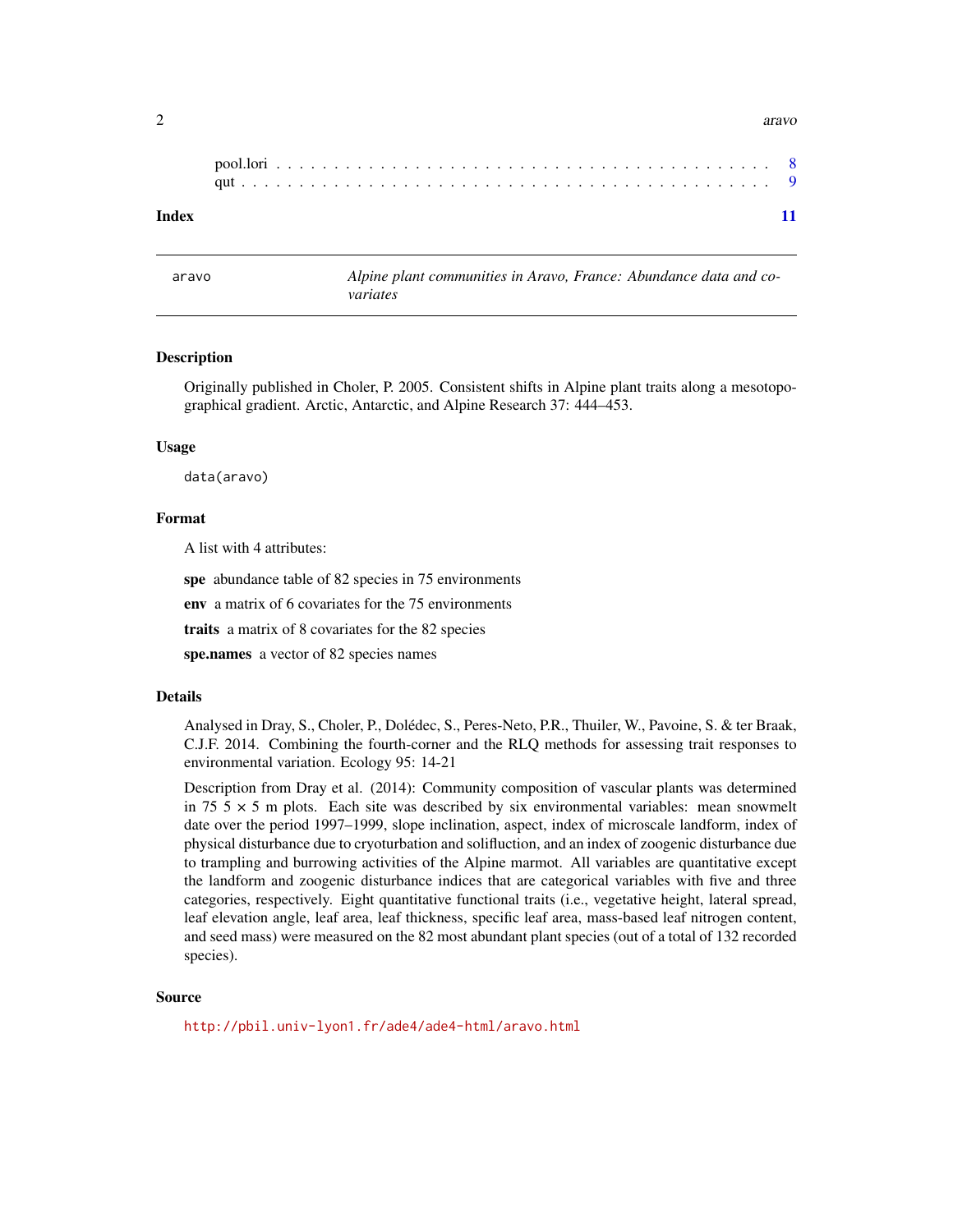<span id="page-2-0"></span>covmat *covmat*

# Description

covmat

# Usage

 $covmat(n, p, R = NULL, C = NULL, E = NULL, center = F)$ 

#### Arguments

| n      | number of rows                                                                                               |
|--------|--------------------------------------------------------------------------------------------------------------|
| p      | number of columns                                                                                            |
| R      | nxK1 matrix of row covariates                                                                                |
| C      | nxK2 matrix of column covariates                                                                             |
| E      | $(n+p)xK3$ matrix of row-column covariates                                                                   |
| center | boolean indicating whether the returned covariate matrix should be centered (for<br><i>identifiability</i> ) |

# Value

the joint product of R and C column-binded with E, a (np)x(K1+K2+K3) matrix in order row1col1,row2col1,...,rowncol1, row1col2, row2col2,...,rowncolp

## Examples

```
R <- matrix(rnorm(10), 5)
C \leq - matrix(rnorm(9), 3)
covs \leftarrow covmat(5,3,R,C)
```
cv.lori *The cv.lori method performs automatic selection of the regularization parameters (lambda1 and lambda2) used in the lori function. These parameters are selected by cross-validation. The classical procedure is to apply cv.lori to the data to select the regularization parameters, and to then impute and analyze the data using the lori function (or mi.lori for multiple imputation).*

#### **Description**

The cv.lori method performs automatic selection of the regularization parameters (lambda1 and lambda2) used in the lori function. These parameters are selected by cross-validation. The classical procedure is to apply cv.lori to the data to select the regularization parameters, and to then impute and analyze the data using the lori function (or mi.lori for multiple imputation).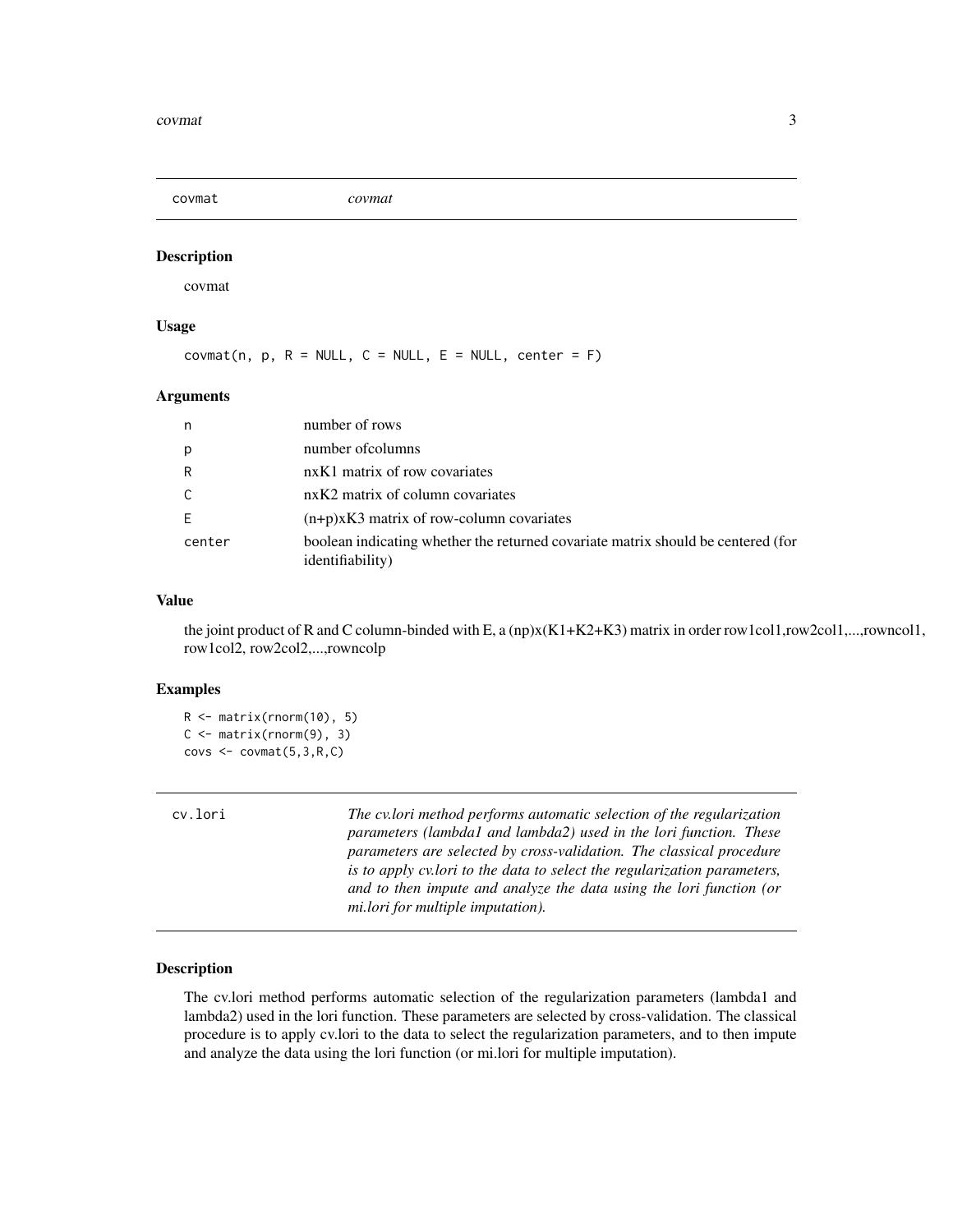4 cv.lori

# Usage

```
cv.lori(
 Y,
 cov = NULL,intercept = T,
 reff = T,
 ceff = T,
  rank.max = 5,
 N = 5,
 len = 20,prob = 0.2,
 algo = c("alt", "mcgd"),thresh = 1e-05,
 maxit = 10,
  trace.it = F,
 parallel = F
)
```
# Arguments

| Υ         | [matrix, data.frame] abundance table (nxp)                                                                                                                                               |
|-----------|------------------------------------------------------------------------------------------------------------------------------------------------------------------------------------------|
| COV       | [matrix, data.frame] design matris (npxq)                                                                                                                                                |
| intercept | [boolean] whether an intercept should be fitted, default value is FALSE                                                                                                                  |
| reff      | [boolean] whether row effects should be fitted, default value is TRUE                                                                                                                    |
| ceff      | [boolean] whether column effects should be fitted, default value is TRUE                                                                                                                 |
| rank.max  | [integer] maximum rank of interaction matrix, default is 2                                                                                                                               |
| Ν         | [integer] number of cross-validation folds                                                                                                                                               |
| len       | [integer] the size of the grid                                                                                                                                                           |
| prob      | [numeric in $(0,1)$ ] the proportion of entries to remove for cross-validation                                                                                                           |
| algo      | type of algorithm to use, either one of "mogd" (mixed coordinate gradient de-<br>scent, adapted to large dimensions) or "alt" (alternating minimization, adapted<br>to small dimensions) |
| thresh    | [positive number] convergence threshold, default is 1e-5                                                                                                                                 |
| maxit     | [integer] maximum number of iterations, default is 100                                                                                                                                   |
| trace.it  | [boolean] whether information about convergence should be printed                                                                                                                        |
| parallel  | [boolean] whether computations should be performed in parallel on multiple<br>cores                                                                                                      |

# Value

A list with the following elements

lambda1 regularization parameter estimated by cross-validation for nuclear norm penalty (interaction matrix)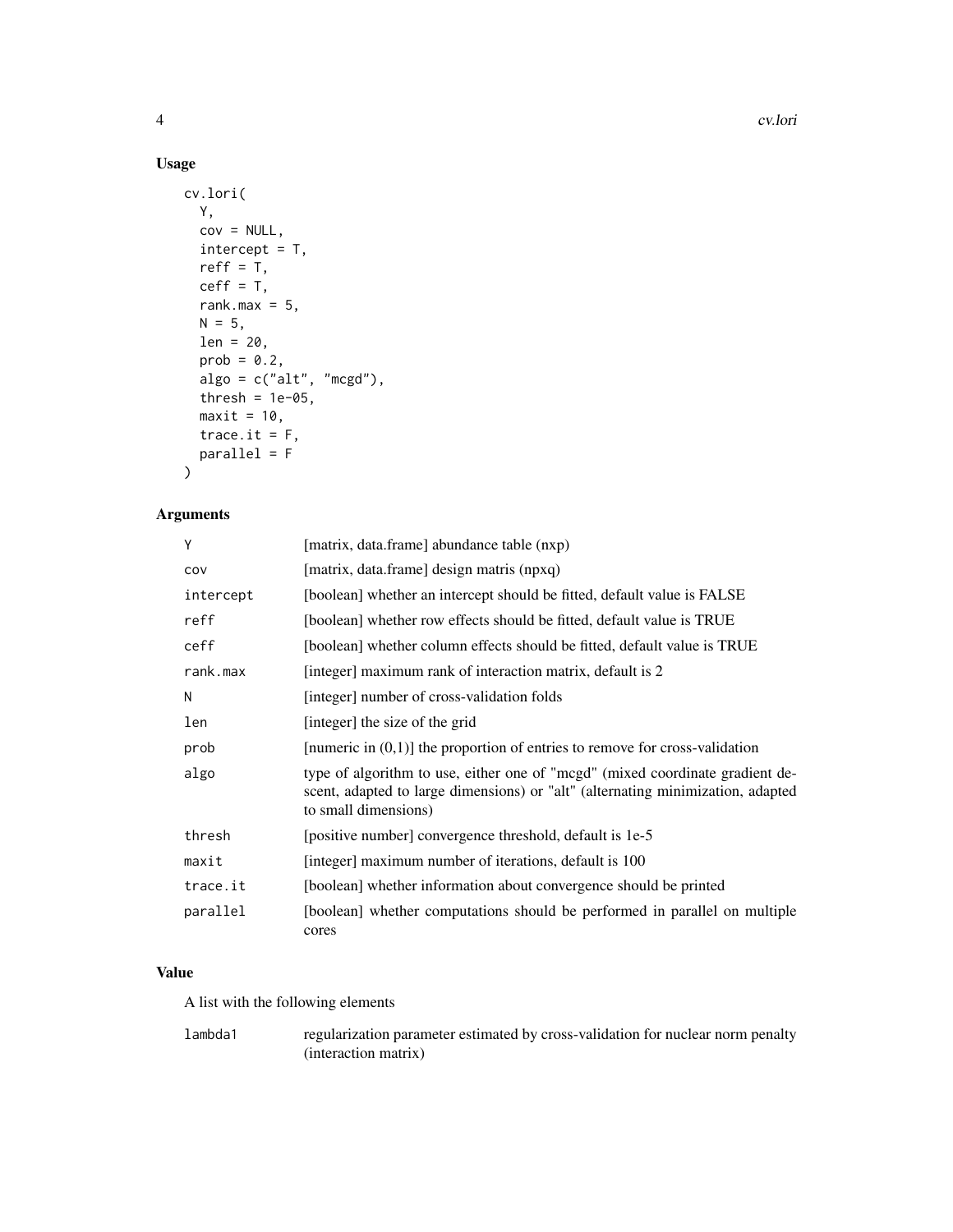<span id="page-4-0"></span>

| lambda2 | regularization parameter estimated by cross-validation for 11 norm penalty (main<br>effects) |
|---------|----------------------------------------------------------------------------------------------|
|         |                                                                                              |
| errors  | a table containing the prediction errors for all pairs of parameters                         |

# Examples

```
X <- matrix(rnorm(20), 10)
Y <- matrix(rpois(10, 1:10), 5)
res <- cv.lori(Y, X, N=2, len=2)
```

| lori | The lori method implements a method to analyze and impute incom-<br>plete count tables. An important feature of the method is that it can<br>take into account main effects of rows and columns, as well as effects<br>of continuous or categorical covariates, and interaction. The estima-<br>tion procedure is based on minimizing a Poisson loss penalized by a<br>Lasso type penalty (sparse vector of covariate effects) and a nuclear<br>norm penalty inducing a low-rank interaction matrix (a few latent fac- |
|------|------------------------------------------------------------------------------------------------------------------------------------------------------------------------------------------------------------------------------------------------------------------------------------------------------------------------------------------------------------------------------------------------------------------------------------------------------------------------------------------------------------------------|
|      | tors summarize the interactions).                                                                                                                                                                                                                                                                                                                                                                                                                                                                                      |
|      |                                                                                                                                                                                                                                                                                                                                                                                                                                                                                                                        |

# Description

The lori method implements a method to analyze and impute incomplete count tables. An important feature of the method is that it can take into account main effects of rows and columns, as well as effects of continuous or categorical covariates, and interaction. The estimation procedure is based on minimizing a Poisson loss penalized by a Lasso type penalty (sparse vector of covariate effects) and a nuclear norm penalty inducing a low-rank interaction matrix (a few latent factors summarize the interactions).

# Usage

```
lori(
  Y,
  cov = NULL,lambda1 = NULL,lambda2 = NULL,intercept = T,
  reff = T,
  ceff = T,
  rank.max = 2,
  \text{algo} = c("alt", "mcgd"),
  thresh = 1e-05,
  maxit = 100,
  trace.it = F,
  parallel = F
\mathcal{E}
```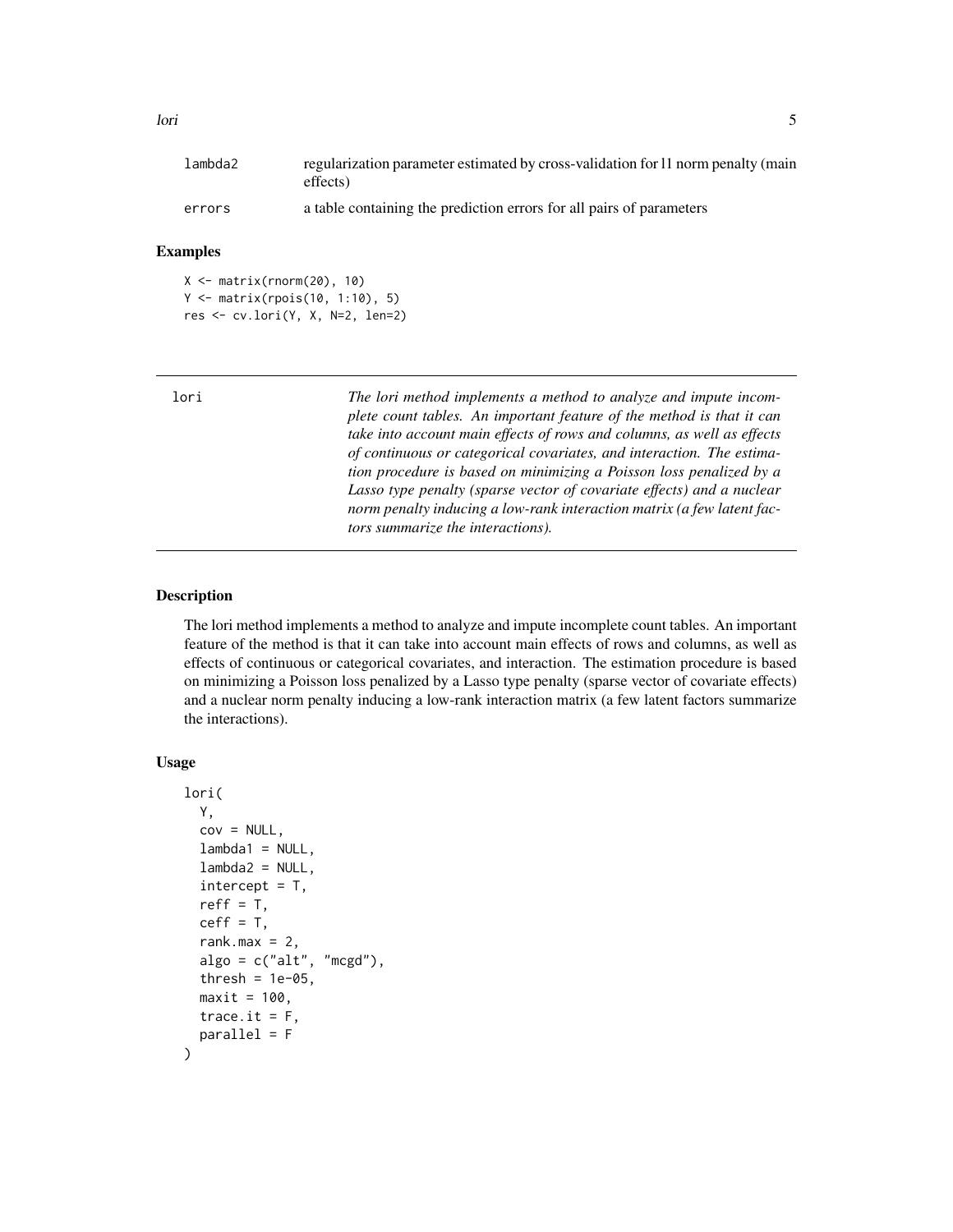# Arguments

| Y         | [matrix, data.frame] count table (nxp).                                                                                                                                                  |
|-----------|------------------------------------------------------------------------------------------------------------------------------------------------------------------------------------------|
| COV       | [matrix, data.frame] design matrix $(np^*q)$ in order row 1xcol1,row2xcol2,yownxcol1,row1xcol2,row2xcol                                                                                  |
| lambda1   | [positive number] the regularization parameter for the interaction matrix.                                                                                                               |
| lambda2   | [positive number] the regularization parameter for the covariate effects.                                                                                                                |
| intercept | [boolean] whether an intercept should be fitted, default value is FALSE                                                                                                                  |
| reff      | [boolean] whether row effects should be fitted, default value is TRUE                                                                                                                    |
| ceff      | [boolean] whether column effects should be fitted, default value is TRUE                                                                                                                 |
| rank.max  | [integer] maximum rank of interaction matrix (smaller than $min(n-1,p-1)$ )                                                                                                              |
| algo      | type of algorithm to use, either one of "mcgd" (mixed coordinate gradient de-<br>scent, adapted to large dimensions) or "alt" (alternating minimization, adapted<br>to small dimensions) |
| thresh    | [positive number] convergence tolerance of algorithm, by default 1e-6.                                                                                                                   |
| maxit     | [integer] maximum allowed number of iterations.                                                                                                                                          |
| trace.it  | [boolean] whether convergence information should be printed                                                                                                                              |
| parallel  | [boolean] whether computations should be performed in parallel on multiple<br>cores                                                                                                      |

# Value

A list with the following elements

| X       | nxp matrix of log of expected counts     |
|---------|------------------------------------------|
| alpha   | row effects                              |
| beta    | column effects                           |
| epsilon | covariate effects                        |
| theta   | nxp matrix of row-column interactions    |
| imputed | nxp matrix of imputed counts             |
| means   | nxp matrix of expected counts $(exp(X))$ |
| COV     | npxK matrix of covariates                |

# Examples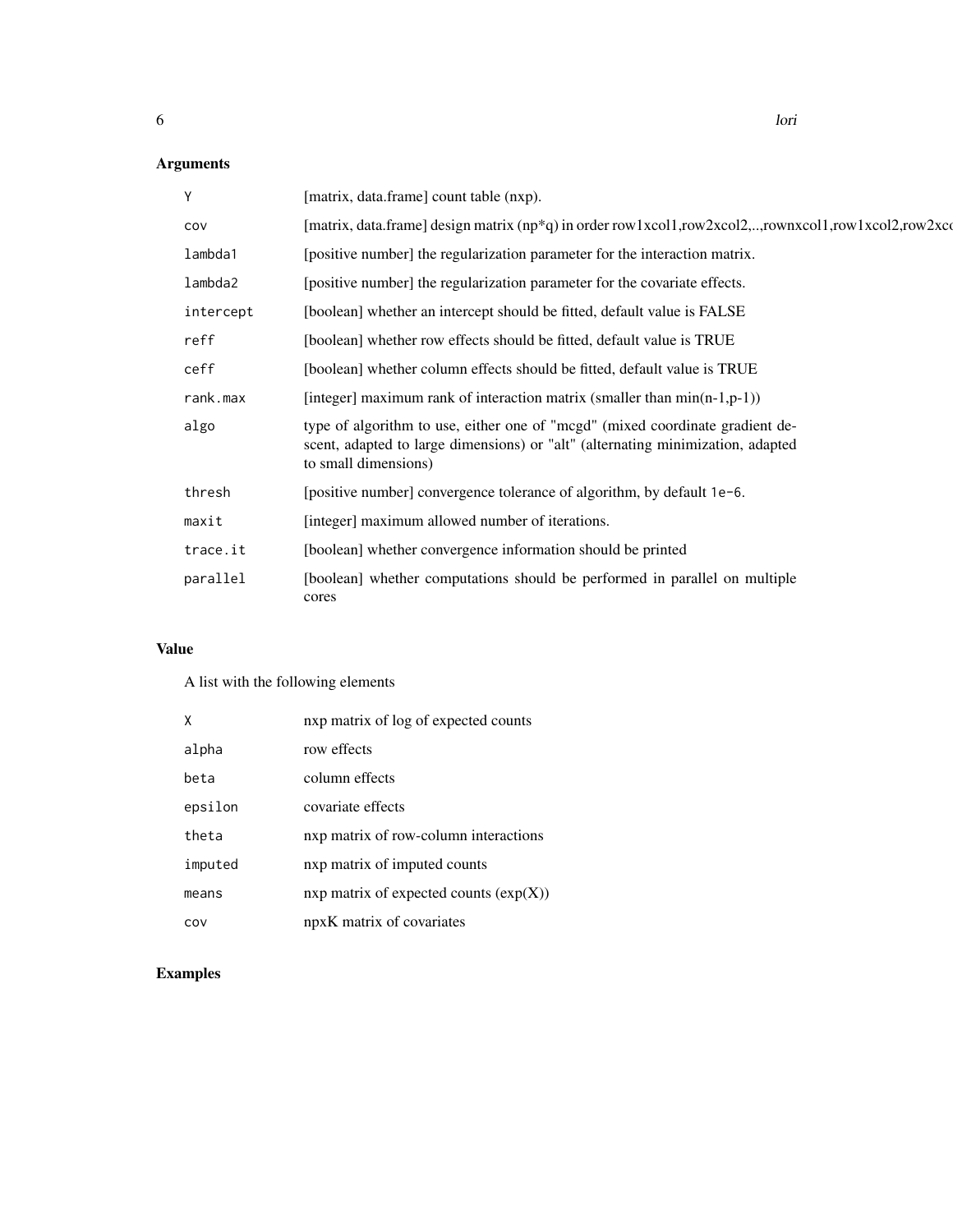<span id="page-6-0"></span>mi.lori *The mi.lori performs M multiple imputations using the lori method. Multiple imputation allows to produce estimates of missing values, as well as intervals of variability. The classical procedure is to perform M multiple imputations using the mi.lori method, and to aggregate them using the pool.lori method.*

#### Description

The mi.lori performs M multiple imputations using the lori method. Multiple imputation allows to produce estimates of missing values, as well as intervals of variability. The classical procedure is to perform M multiple imputations using the mi.lori method, and to aggregate them using the pool.lori method.

# Usage

```
mi.lori(
  Y,
  cov = NULL,lambda1 = NULL,lambda2 = NULL,
 M = 25,
  intercept = T,
  reff = T,
  ceff = T,
  rank.max = 5,
  alogo = c("alt", "mcgd"),
  thresh = 1e-05,
  maxit = 1000,
  trace.it = F\mathcal{L}
```
#### Arguments

| Υ         | [matrix, data.frame] count table (nxp).                                                                |
|-----------|--------------------------------------------------------------------------------------------------------|
| COV       | [matrix, data.frame] design matrix $(np*q)$ in order row 1xcol1,row2xcol2,,rownxcol1,row1xcol2,row2xco |
| lambda1   | [positive number] the regularization parameter for the interaction matrix.                             |
| lambda2   | [positive number] the regularization parameter for the covariate effects.                              |
| M         | [integer] the number of multiple imputations to perform                                                |
| intercept | [boolean] whether an intercept should be fitted, default value is FALSE                                |
| reff      | [boolean] whether row effects should be fitted, default value is TRUE                                  |
| ceff      | [boolean] whether column effects should be fitted, default value is TRUE                               |
| rank.max  | [integer] maximum rank of interaction matrix (smaller than $min(n-1,p-1)$ )                            |
|           |                                                                                                        |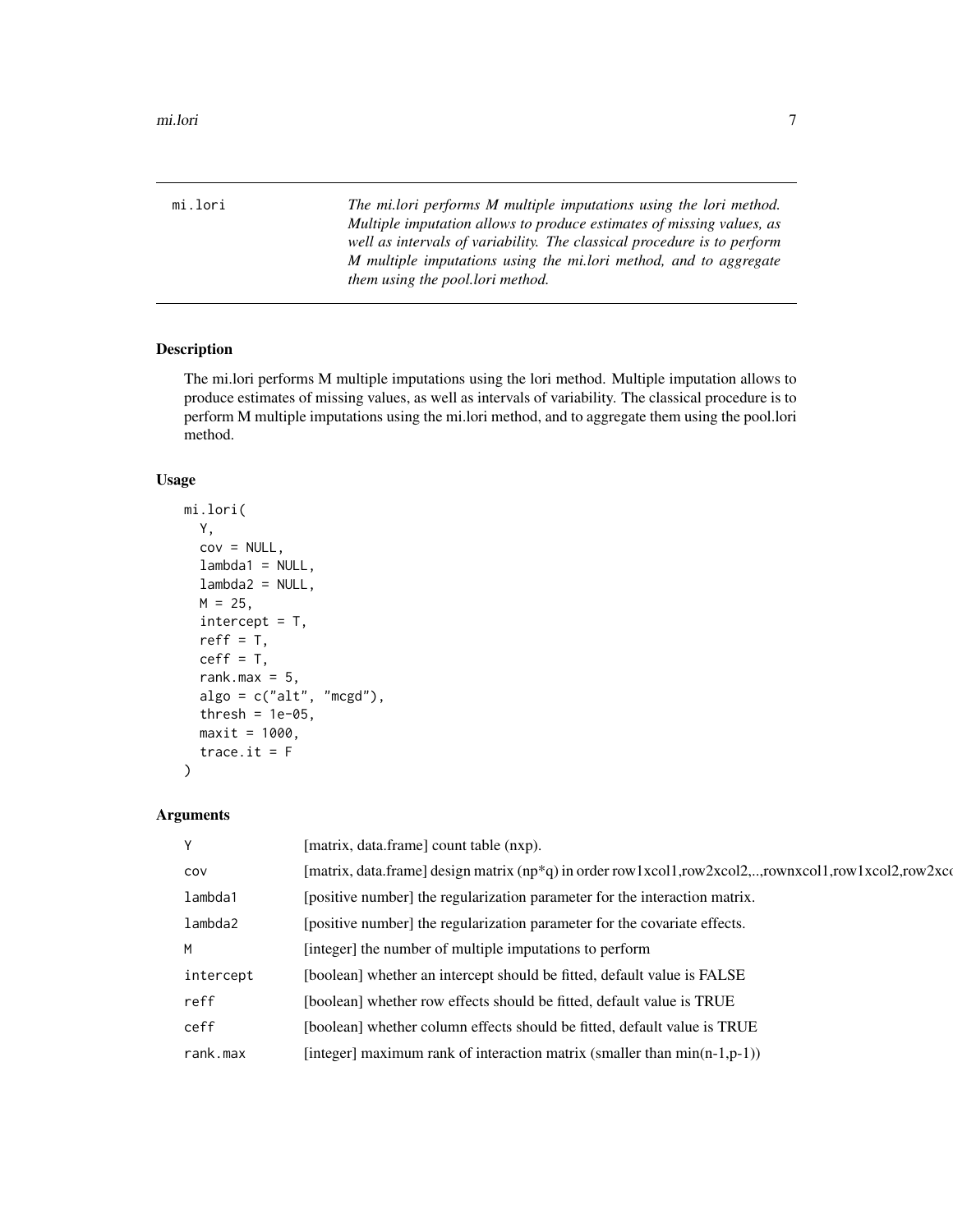<span id="page-7-0"></span>

| algo     | type of algorithm to use, either one of "mogd" (mixed coordinate gradient de-<br>scent, adapted to large dimensions) or "alt" (alternating minimization, adapted<br>to small dimensions) |
|----------|------------------------------------------------------------------------------------------------------------------------------------------------------------------------------------------|
| thresh   | [positive number] convergence tolerance of algorithm, by default 1e-6.                                                                                                                   |
| maxit    | [integer] maximum allowed number of iterations.                                                                                                                                          |
| trace.it | [boolean] whether convergence information should be printed                                                                                                                              |

# Value

| mi.imputed | a list of length M containing the imputed count tables                                                                  |
|------------|-------------------------------------------------------------------------------------------------------------------------|
| mi.alpha   | a (Mxn) matrix containing in rows the estimated row effects (one row corre-<br>sponds to one single imputation)         |
| mi.beta    | a (Mxp) matrix containing in rows the estimated column effects (one row corre-<br>sponds to one single imputation)      |
| mi.epsilon | a (Mxq) matrix containing in rows the estimated effects of covariates (one row<br>corresponds to one single imputation) |
| mi.theta   | a list of length M containing the estimated interaction matrices                                                        |
| mi.mu      | a list of length M containing the estimated Poisson means                                                               |
| mi.y       | list of bootstrapped count tables used for multiple imputation                                                          |
| Υ          | original incomplete count table                                                                                         |
|            |                                                                                                                         |

# Examples

 $X \leftarrow matrix(rnorm(50), 25)$ Y <- matrix(rpois(25, 1:25), 5) res <- mi.lori(Y, X, 10, 10, 2)

| pool.lori | The pool.lori method aggregates lori multiple imputation results. Mul-<br>tiple imputation allows to produce estimates of missing values, as well<br>as intervals of variability. The classical procedure is to perform multi- |
|-----------|--------------------------------------------------------------------------------------------------------------------------------------------------------------------------------------------------------------------------------|
|           | ple imputation using the millori method, and to aggregate them using<br>the pool.lori method.                                                                                                                                  |

# Description

The pool.lori method aggregates lori multiple imputation results. Multiple imputation allows to produce estimates of missing values, as well as intervals of variability. The classical procedure is to perform multiple imputation using the mi.lori method, and to aggregate them using the pool.lori method.

# Usage

pool.lori(res.mi)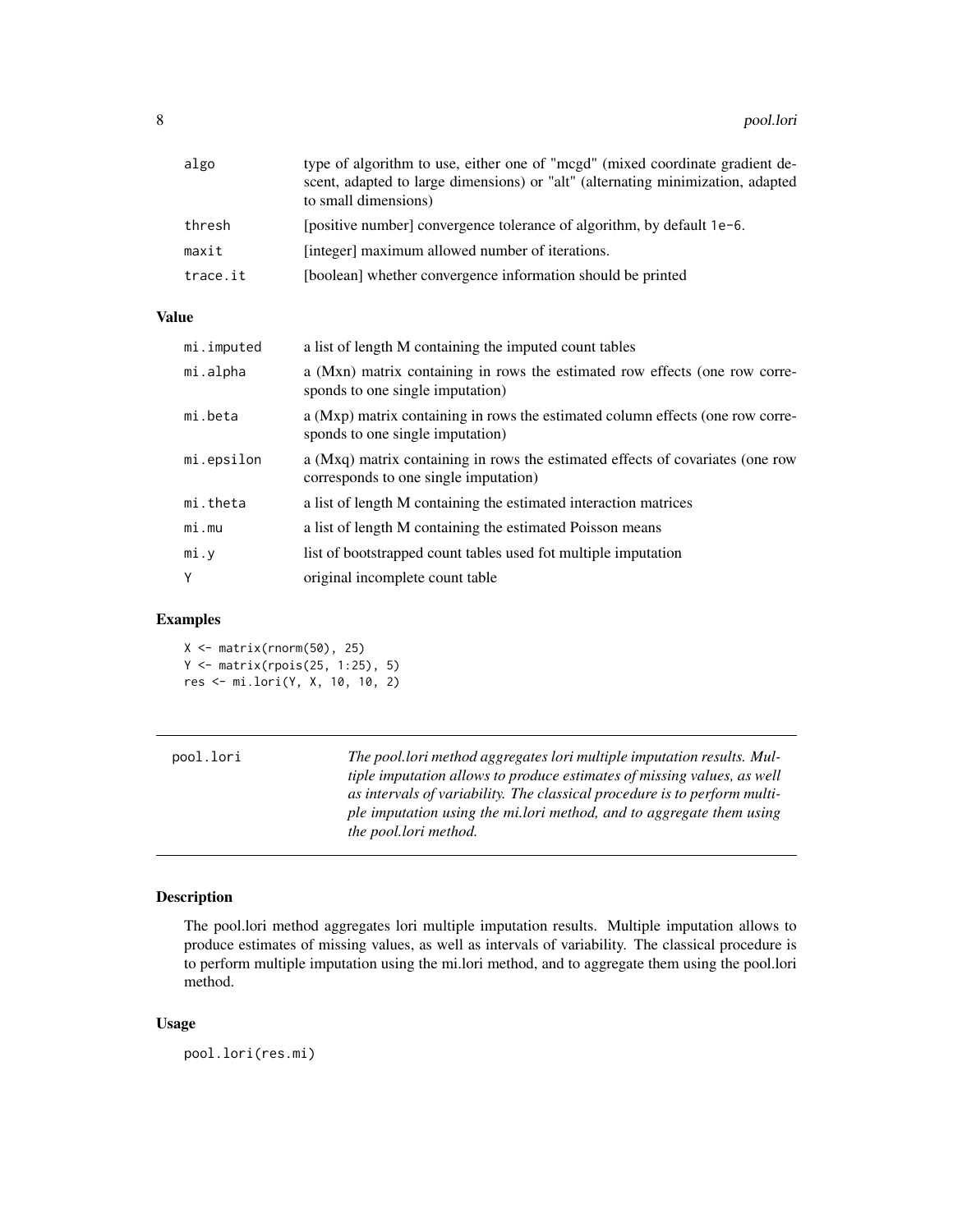<span id="page-8-0"></span>qut  $\sim$  9

# Arguments

| a multiple imputation result from the function mi.lori<br>res.mı |  |  |
|------------------------------------------------------------------|--|--|
|------------------------------------------------------------------|--|--|

# Value

| pool.impute  | a list containing the pooled means (mean) and variance (var) of the imputed<br>values    |
|--------------|------------------------------------------------------------------------------------------|
| pool.alpha   | a list containing the pooled means (mean) and variance (var) of the row effects          |
| pool.beta    | a list containing the pooled means (mean) and variance (var) of the column<br>effects    |
| pool.epsilon | a list containing the pooled means (mean) and variance (var) of the covariate<br>effects |
| pool.theta   | a list containing the pooled means (mean) and variance (var) of the interactions         |

# Examples

```
X \leftarrow matrix(rnorm(50), 25)Y <- matrix(rpois(25, 1:25), 5)
res <- mi.lori(Y, X, 10, 10, 2)
poolres <- pool.lori(res)
```
qut *automatic selection of nuclear norm regularization parameter*

# Description

automatic selection of nuclear norm regularization parameter

# Usage

```
qut(Y, cov, lambda2 = 0, q = 0.95, N = 100, reff = T, ceff = T)
```
# Arguments

| Y       | A matrix of counts (contingency table).                                                  |
|---------|------------------------------------------------------------------------------------------|
| COV     | A (np)xK matrix of K covariates about rows and columns                                   |
| lambda2 | A positive number, the regularization parameter for covariates main effects              |
| q       | A number between 0 and 1. The quantile of the distribution of \$lambda QUT\$<br>to take. |
| N       | An integer. The number of parametric bootstrap samples to draw.                          |
| reff    | [boolean] whether row effects should be fitted, default value is TRUE                    |
| ceff    | [boolean] whether column effects should be fitted, default value is TRUE                 |
|         |                                                                                          |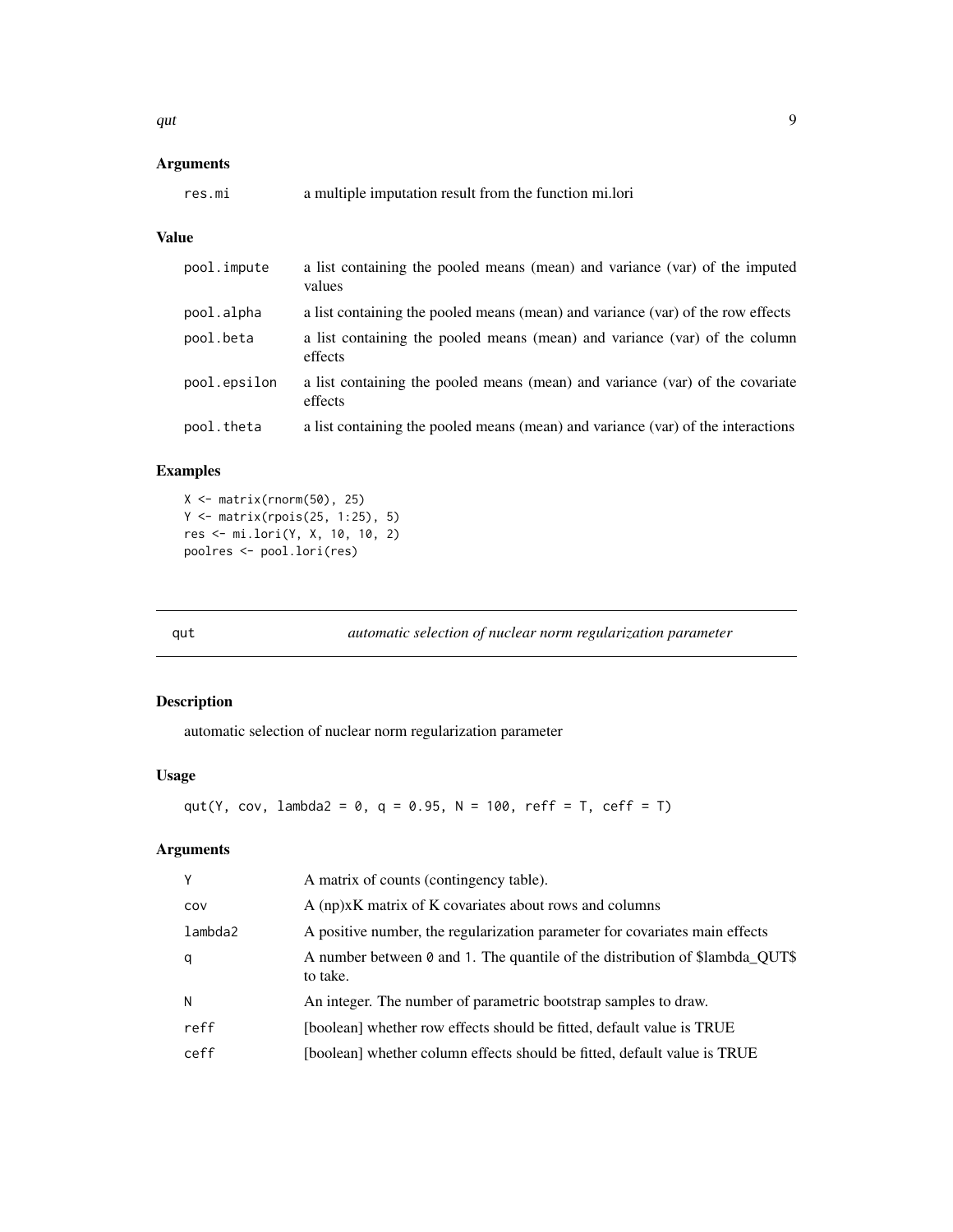# Value

the value of \$lambda\_QUT\$ to use in LoRI.

# Examples

 $X = matrix(rnorm(30), 15)$  $Y = matrix($ rpois(15, 1:15), 5)  $lambda = qut(Y, X, 10, N=10)$